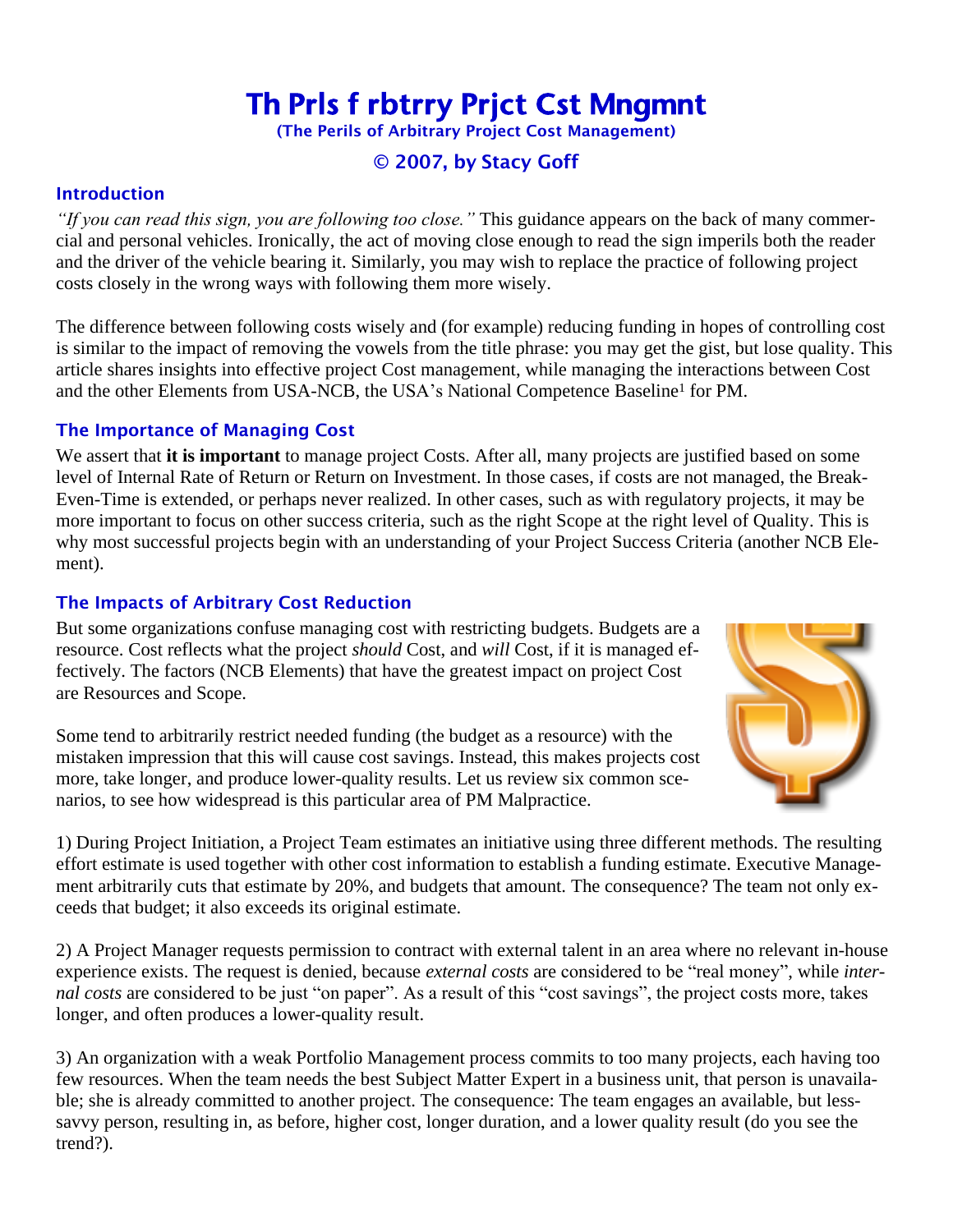4) The next scenario is similar to the above, but with a different reason for failing to provide the needed talent: The key customer representative in a major project is asked to spend up to one-half his or her time on an important large project, "but don't let your other responsibilities suffer".

The consequence: same as scenario three, and total frustration for the talent.

5) In a contractual engagement, the fulfilling group needs resources that are available in the Enterprise, but are under the control of other groups. Those groups are rewarded not for their cross-project cooperation, but for their stovepipe performance. Thus they hoard key talent, rather than share it across the Enterprise. The consequence: the fulfilling group is forced to buy outside resources at higher cost.

6) An insufficient number of team members is available to deliver the needed business solution in the timeframe desired. Rather than increasing talent or reducing scope as recommended by the PM, middle-managers push down fiercely, using phrases like "looks like we'll be burning a little midnight oil to get this done*".* Through heroic efforts, the now burnt-out team manages to meet the target—thus encouraging the Enterprise to perpetuate such PM Malpractice.

How many of these scenarios play out in your projects? None? Some? Most? The *"restrict budget or other resources to improve Cost"* mentality is not unique to any one organization or industry, but is one of the greatest reasons for failure to achieve Benefit Realization. Ironic, isn't it? Artificial cost savings results in wasted money and lost opportunity.

# Cost and the Project-Oriented Enterprise



In too many cases, cutting submitted budgets is a common practice in process-oriented Enterprises. However, you must manage Project-Oriented Enterprises in a completely different way. For example, while you may thrive by starving your processes, *you must feed your Projects*.

This is a major strength of organizations that are the most successful Project-Oriented Enterprises. Is this one of your strengths?

In process-oriented work, you may be able to closely monitor the processes and add resources when failures begin to occur. But due to the one-time nature of projects, you cannot wait to add resources to a starved project until after the inevitable failure.

# Managing Cost In Hard and Soft Projects

Managing Cost by restricting Budget tends to be less prevalent in "hard-result" projects, those that produce physical results, such as a road, office building, or a satellite. And it tends to be more common in "soft-result" projects. Those results may be new business processes, Information Technology systems, or new products to market.

Sometimes the consequence of this malpractice is well-hidden, rather than always manifesting in late projects and higher costs. For example, we have seen many projects that were completed on time, and within budget. But no one ever used the result. Thus, the Super-Measure we use as a project success criteria, Benefit Realization, never occurs.

Some Managers don't restrict funding; they prefer to apply pressure; the "do more with less" mentality. This occurs frequently in projects with soft-product results: Managers (indeed, some Project Managers) believe that if they just push a little harder, they can squeeze more out of this project team. In fact, the total converse is true. Each time they squeeze a little more from a team, the hidden cost is diminished Benefit Realization—and a team that will also fail in their *next* project.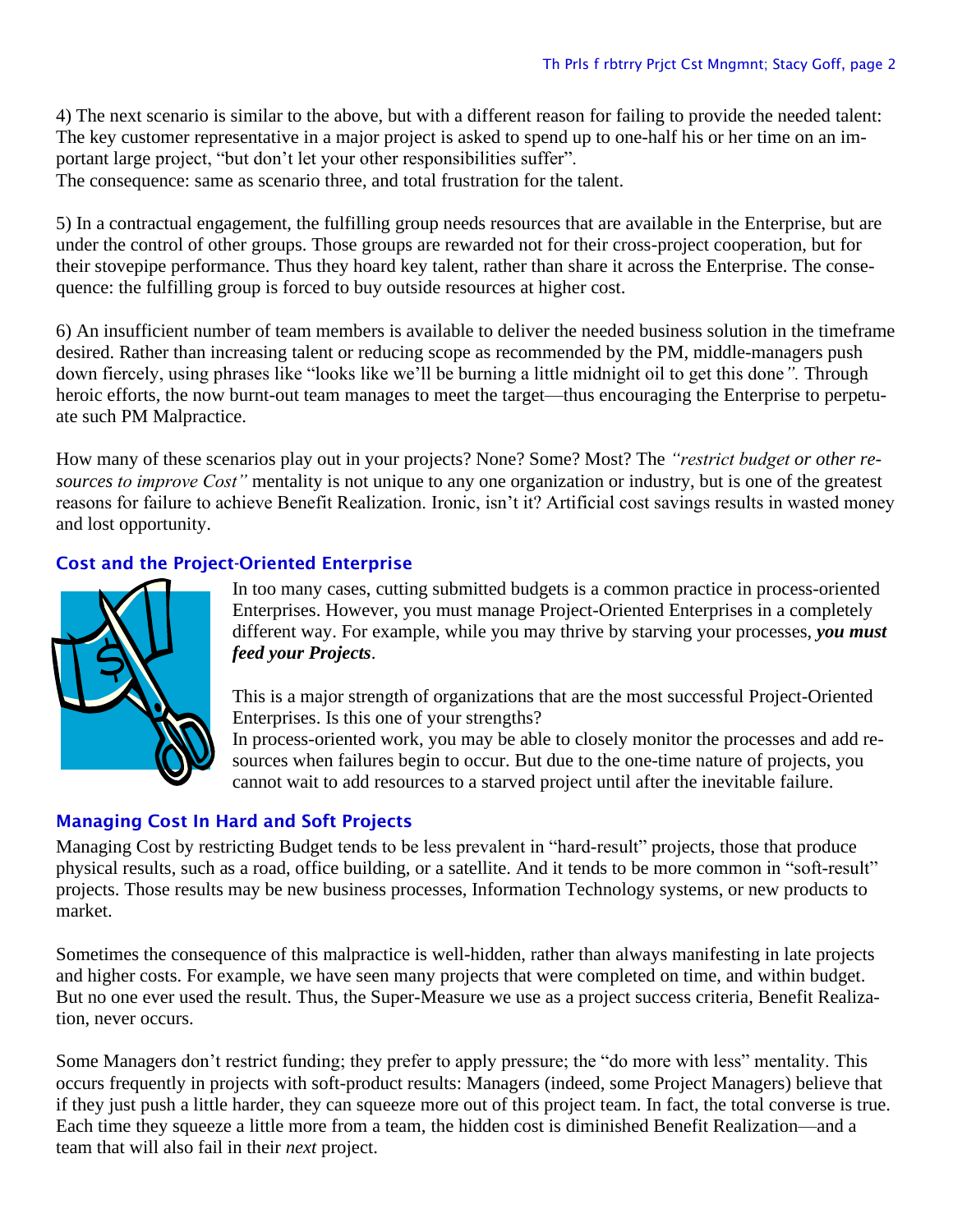There are more penalties for this arbitrary cost-cutting beyond the missed benefit. The opportunity-cost: what could they have done instead for all that cost and time? Savvy Executives manage Project Cost, not just using it as a constraint, manage all the resources effectively, and gain the intended benefits—including an energized team.

#### Soft Projects and PM Competence

If they were building a skyscraper, such as the Shanghai World Financial Center (one of the top 10 Chinese Programs in a 2006 judging we did2) they would never resort to pressuring the team to accomplish their goals.

Instead, they would understand that there are many trade-offs that savvy Executives can weigh and balance, to achieve success. Thus, "hard" projects are easier to measure and manage while "soft" projects require insightful measures, and even more attention to the Elements of Competence.



But **who** must be more competent? We already have competent Project Managers, don't we? Well, perhaps not. We may have people who are certified in their knowledge about Project Management, but that does not mean they are competent; it is just a good beginning. This is why IPMA-USA is pursuing certification of Program and Project Managers in their **Performance Competence**3.

You may assert that a truly competent Project Manager could overcome all the scenarios discussed above. Indeed, in our experience, they sometimes can. But there is more to Organizational PM Competence than the role of the PM. Real and lasting improvement comes from gradual and effective managing-upward by savvy PMs, together with deft culture change by Enterprise Executives.

We've seen this improvement in project performance in Enterprises that use our PM Competence Model4. We start the improvements by identifying and developing the key competences of Project Managers and Team Members. The greatest gain, however, comes when we add Project Sponsors, Directors and Resource Managers to the model, assessing and developing their competences.

The ability of stakeholder Executives and Managers in these Program and Project roles to quickly and correctly act on actionable information has become a clear project success factor—resulting in better projects, faster, with lower cost, and greater benefit realization. *Project actualization*, as it were.

The ability of Executives to act depends on Project Managers providing actionable recommendations, with information about the consequences of failure to act. This helps clarify the "cause and effect" relationships between proper action and success. And take note: This ability to act does not mean these top stakeholders need to be able to build a project schedule: they do need to be able to read the schedule, and respond to requests for needed support to keep the project on schedule (or within budget)—when it is important to do so.

# What Does "Within Budget" Mean?

One measure of Project Success in situations where project Cost is important is "Within Budget". Even here, lack of consistency and understanding of project dynamics tends to produce misleading information. Just what does *Within Budget* mean? Review your PM practices, and see which data point you use to measure whether the project was *Within Budget:* Does this mean:

- 1. The Budget proposed at Portfolio prioritization?
- 2. The number that resulted when the proposal was arbitrarily cut by 20 percent?
- 3. The revised cost figure after Requirements Definition, which is usually the first reliable estimate?
- 4. The cost estimate from the most-recent Stage/Gate review and approval, which includes all managementapproved changes in Scope and Cost?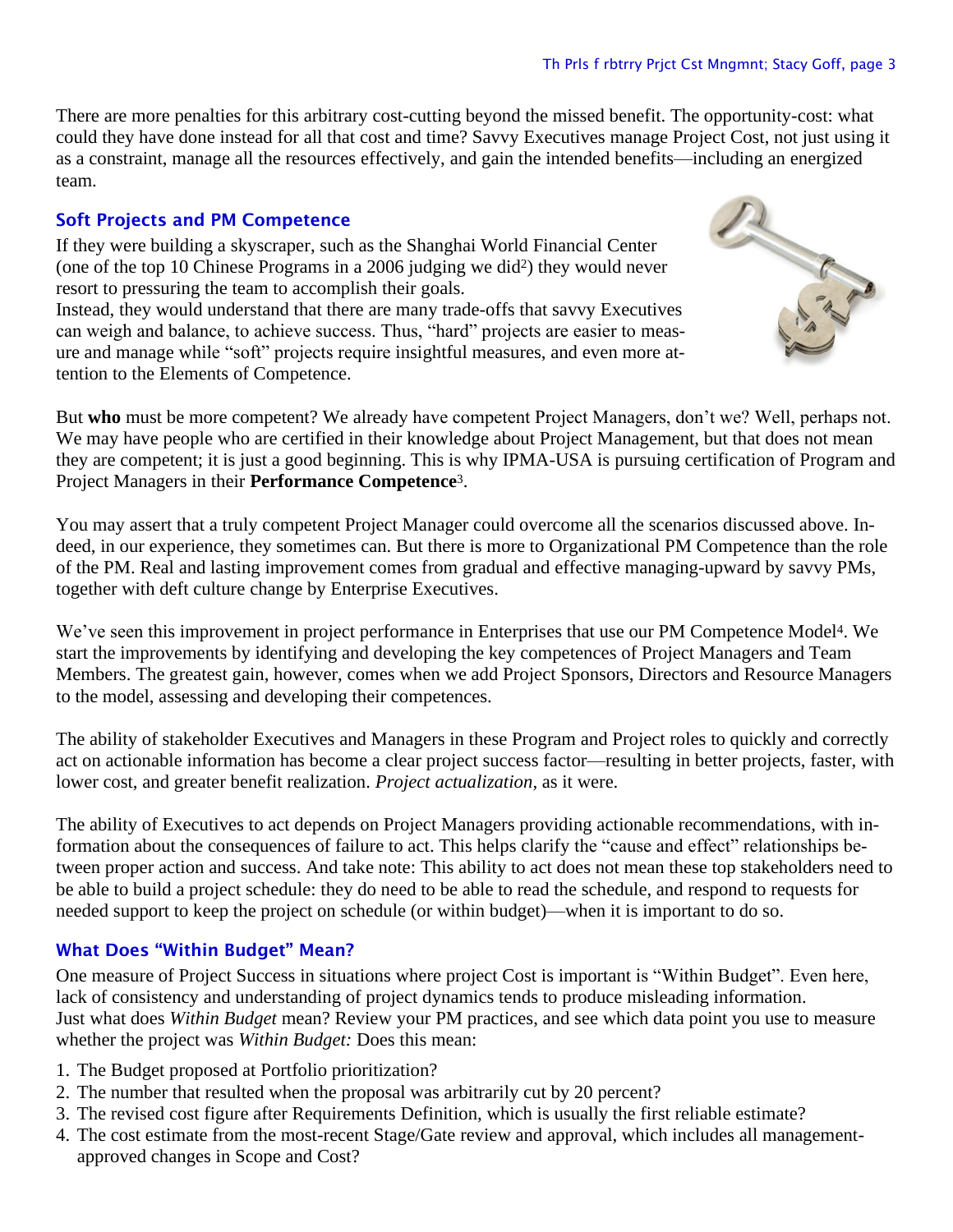Even when we see Enterprises that have grown beyond the other malpractices we've discussed, we still find instances of the wrong answer to the question above. The correct answer is number 4. What is your experience?

If your experience differs, what actions can (and will) you take to rectify this? This all-too-common situation again illustrates the difference between PM knowledge and PM Performance Competence: Most practitioners (and their Executives) know the right answers, and the practices they should apply. Yet we continue to perpetuate project Cost management malpractice.

# Ascend to Smarter Cost Management

Project Cost is an important factor; but it is a trailing indicator (see our *Levers and Gauges* article on our StacyGoff.com website). You certainly do help manage Project Cost by monitoring the efficiency of your project spending. But the **best way** to optimize project Cost management is by managing the project leading indicators. These often include Scope and the Talent (or other Resources) on the project. This insight is a key competitive advantage of Project-Oriented Enterprises.



A tight Budget does not result in lower Project Cost. It usually increases overall cost, acting as a constraint. And even when Cost is an important measure of your project success, Benefit Realization (as mentioned earlier in this article) is

a Super-Measure. Managing Cost by managing well can result in earlier delivery, higher quality, earlier Break-Even Time, and greater Benefit Realization.

# In Conclusion

Those who try to contain project Costs by restricting budgets, applying pressure, or withholding needed talent, are perpetuating flawed practices. Those who appropriately fund their competent Program and Project Managers can outperform their competition. Even better, the Enterprise whose Executives and Managers know how to harness the full power of its project talent dominates its market.

The vast majority of Executives and Managers in today's Enterprise tend to manage your project environment in a very effective manner. Yet even the best of us can fall victim to old practices, especially when we are under pressure. Perhaps you know managers who apply some of the practices we discuss in this article. Perhaps occasionally you practice them yourself.

Your mission (if you choose to accept it): Improve Enterprise PM Competence, and eliminate PM Malpractice in project Cost management to extend your competitive edge—or lag in the wake of others who do so. To cite another familiar sign: *Objects in your mirror are closer than they appear.*

# **References**

- 1 The USA National Competence Baseline for PM is based on the IPMA Competence Baseline, developed by International Project Management Association. It is available as a free download at our StacyGoff.com website.
- 2 At the Shanghai IPMA World Congress 2006, a handful of practitioners, including the author, judged top Chinese Program and Project Managers' recent efforts. Many wondrous construction and infrastructure programs were covered, including the Beijing Olympics Stadium. All the Program Managers had excellent results to present.